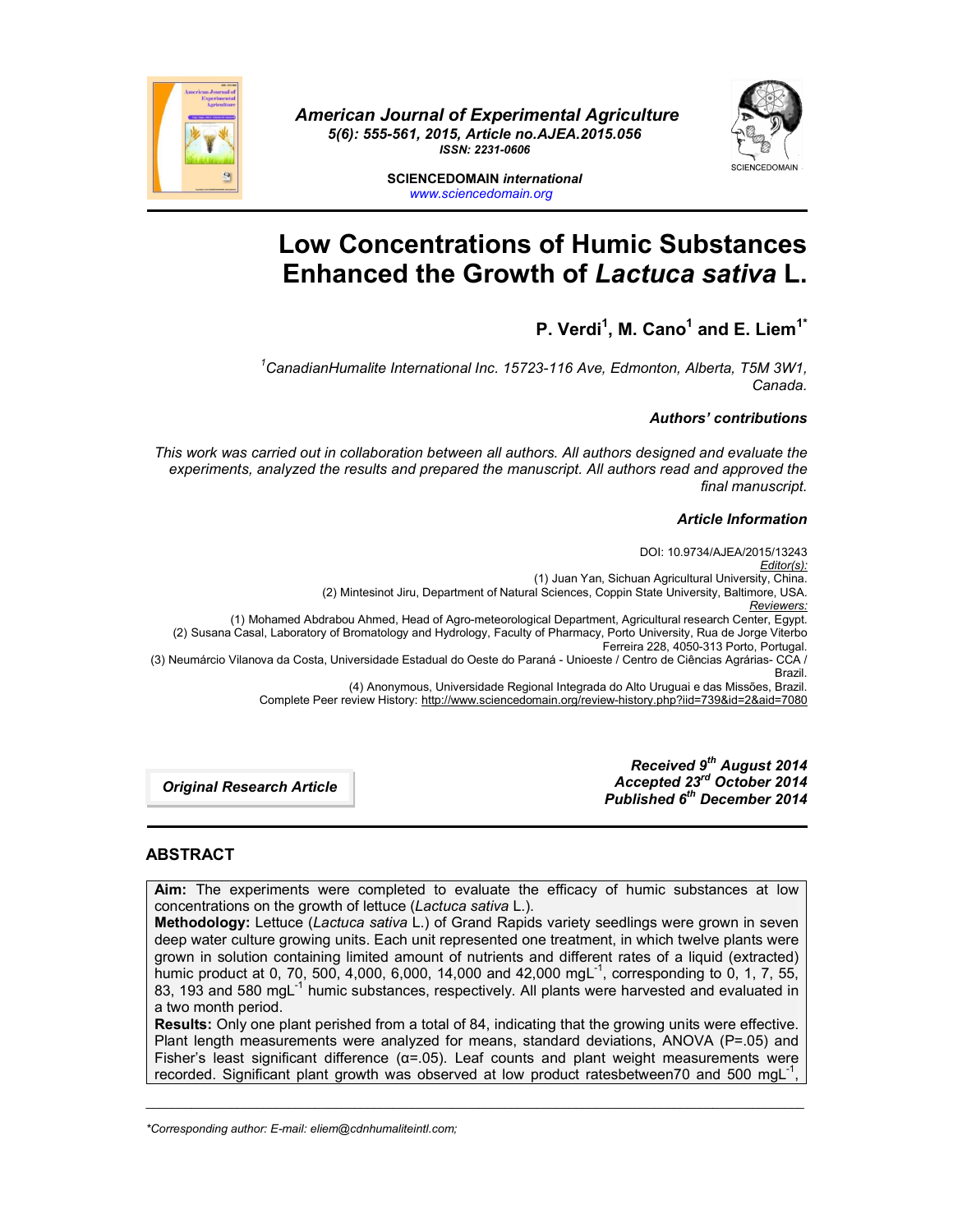corresponding to 1 and 7 mg $L^{-1}$  humic substances. At increased rates, the growth was reduced. At much higher rates, plant growth was again observed, that was likely caused by the presence of nutrients in the product. **Conclusion:** These experiments demonstrated the efficacy of humic substances at low

concentrations on the growth of lettuce (*Lactuca sativa* L.), a critical finding in the context of sustainable horticulture, in which maximum yields from minimum input would be desired.

*Keywords: Lactuca sativa L.; deep water culture growing units; humic substances; plant; root; leaf; growth.*

# **1. INTRODUCTION**

Benefits of humic substances (humic acids and fulvic acids) on the growth of plants and seedlings had been documented for decades. It was reported that liquid humic products at a rate as low as 500 mgL<sup>-1</sup>promoted root initiation of geranium cuttings grown in solution [1]. Laboratory experiments showed that a dry purified humic product enhanced the growth of cucumber plants grown in solution with optimum rates between 100 to 300 mgkg $^{-1}$  [2]. It was found that  $4,000$  mgkg<sup>-1</sup> rate of a dry humic product enhanced the growth of vineyards planted on sand [3]. It was observed that geranium seedlings experienced significant root growth when substrate-drenched with a liquid humic product at a rate as low as  $2,500 \text{ mgl}^{-1}$ [4]. Laboratory experiments found that a liquid humic product was capable of promoting growth of various ornamental plant seedlings grown on germination papers. The optimum rate was recorded at  $2,500$  mgkg<sup>-1</sup> [5]. As reported, 31, 250 mgkg $^{-1}$  rate of a dry humic product promoted the growth of zinnia and marigold seedlings and transplants grown on sand and peat media [6]. Greenhouse experiments found that wheat planted on sandy clayey soil grew well with the addition of either a dry humic product to soil (at 1,000 mgkg $^{-1}$  rate) or a liquid humic product (at  $1,000$  mgL<sup>-1</sup> rate) to the leaves [7]. Field experiments observed a growth increase of broad bean planted on sandy soil when a liquid humic product was foliar applied at a rate of 4,000 mg $L^{-1}$  [8].

The results showed that the optimum rates of humic products varied widely from one trial to another. When short term results were desired, liquid (extracted) products would generally be more effective than dry (raw) products. Still, other factors needed to be taken into considerations, such as types and conditions of the growing media, application methods, as well as types of plants and their growing stages [9].

Canadian Humalite International Inc. of Edmonton, Alberta, Canada therefore completed laboratory experiments to investigate the efficacy of humic substances, in which significant plant growth would be observed at the lowest possible concentration.

#### **2. MATERIALS AND METHODS**

The experiments were completed to evaluate the efficacy of humic substances at low concentrations on the growth of lettuce (*Lactuca sativa* L.). Lettuce was chosen as the tested plant due to its robustness and simplicity in analyses (on roots and leaves only). All work was completed in a laboratory of controlled temperature (24±0.5°C) and humidity (76±1%). The plants were grown in solution, containing limited amount of nutrients, as well as negligible organic matter and microbial activities. A liquid (extracted) humic product (Product HA), manufactured to contain small particulates (i.e. humic substances) to maximize their absorption by roots, was added to the solution at different rates. The experiments were designed that optimum conditions due to the application of humic substances could be observed.

Two hundred eighty-eight seeds of lettuce (*Lactuca sativa* L.) of Grand Rapids variety were cleaned using deionized water and planted on growing media of 50% perlite+ 50% sphagnum containing 1,000 mgkg $^{-1}$  nitrogen(N), 500 mgkg $^{-1}$ phosphorous (P) and  $1,000$  mgkg<sup>-1</sup> potassium (K) nutrients. Moisture contents of the media were maintained between 34 to 37%. Their survival rates after 3 weeks were recorded at 85%. Eighty four surviving seedlings were randomly selected from the media and washed using deionized water to remove as much as soil matter as possible, then transferred to seven deep water culture growing units.

Each unit had dimensions of 50 cm long x 40 cm wide x 13 cm deep. Each had a cover on top containing 12 holes, in which one seedling was suspended on it. The seedlings were randomly placed in one unit to another. Twelve plants were grown in one unit.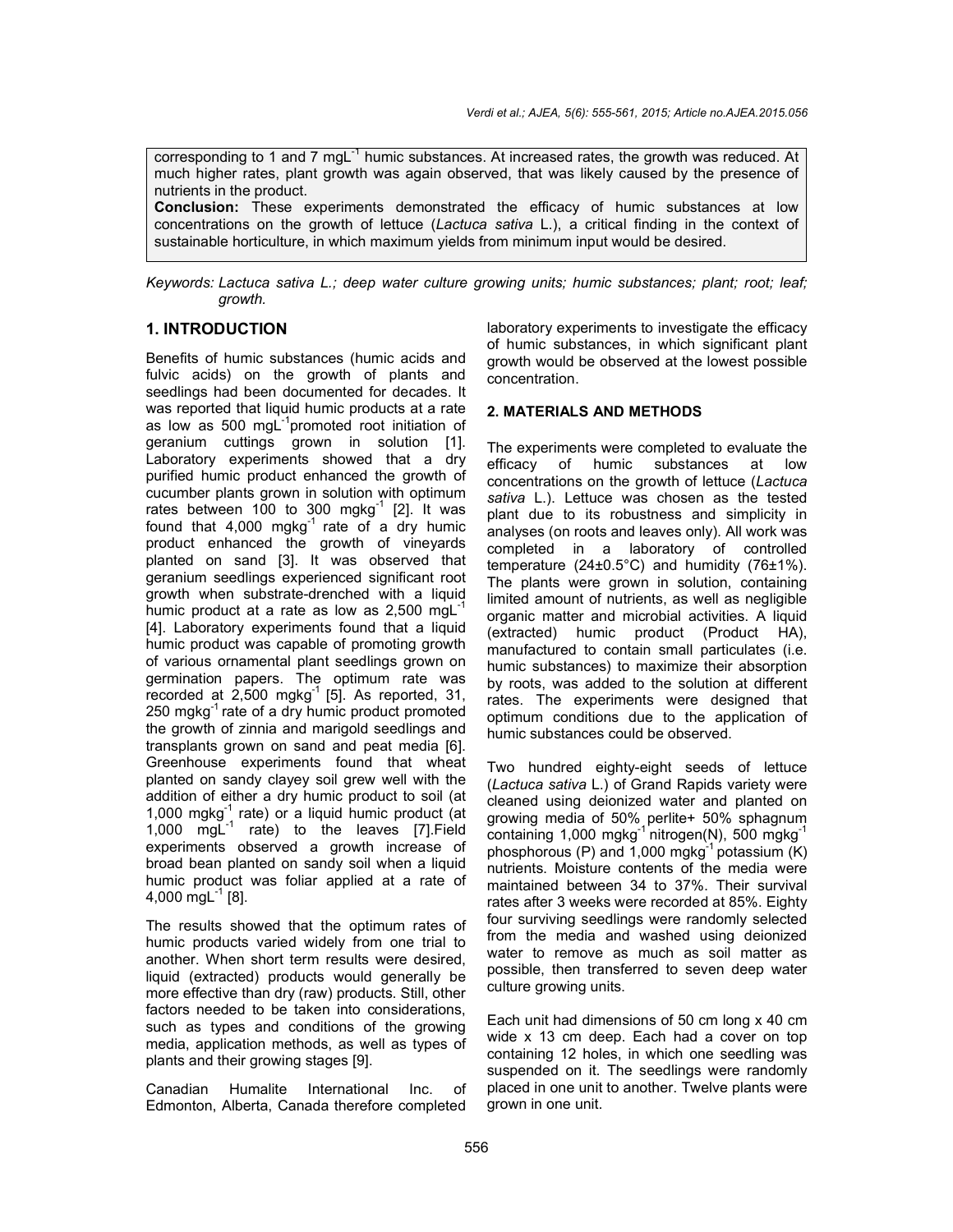One unit was randomly selected from the seven available units. This unit was filled with control solution up to 10 cm depth from bottom. All plant roots were submerged in the solution. This treatment, identified as control, was evaluated on 4 plants, replicated 3 times (12 plants in this unit). As shown in Table 1, the control solution contained limited amount of nutrients as well as negligible content of organic matter (i.e. total carbon) and microbial activities (i.e. heterotrophic bacteria). This would make the plants grew under stressed conditions.

Product HA was manufactured by solubilizing low-energy coal with potassium hydroxide in water. Other than potassium, this product contained small amount of other nutrients and negligible content of organic matter (i.e. total carbon) originating in the raw material and no microorganisms (i.e. heterotrophic bacteria). Product HA contained 13,800 mgL<sup>-1</sup> humic substances  $(5,500 \text{ mgL}^{-1})$  humic acids and 8,300  $mgL^{-1}$  fulvic acids), analyzed using the HPTA method [10] which were based on the Methods of Soil Analysis [11]. Humic acids were defined as components of humic substances that were soluble in aqueous alkali solution and insoluble in aqueous acid solution, while fulvic acids were soluble in both aqueous alkali and acid solutions [12]. The hydrophobic fulvic acids were isolated by means of the DAX-8 resin [13]. This product was processed to contain small particulates (i.e. humic substances) in the solution, with a mean diameter of 1.1±0.64 μm, to maximize their absorption by the roots.

Six units were randomly selected from the seven available units. Each unit was filled with control solution mixed with different rates of Product A up to 10 cm depth from bottom. All plant roots were submerged in the solution. Rates of Product A were 70, 500, 4,000, 6,000, 14,000 and 42,000 mg $L^{-1}$  providing 1, 7, 55, 83, 193 and 580 mgL-1 of humic substances (calculated as Product HA rate x 13,800 mgL<sup>-1</sup>, or 1.38%), respectively. One rate corresponded to one treatment, identified as treatments 1 to 6. Each treatment was evaluated on 4 plants, replicated 3 times (12 plants in one unit).

Four Sun Blaster® growing lamps of 5,022 lmm-1 each were suspended over the growing units. A timer controlled their operations at 10 hours "on" during the day and 14 hours "off" in the evening. One air pump of 5.0 L/min capacity was connected to 0.3 cm diameter flexible air tubing, which was branched out and connected to each unit. Using control valves, fresh air was equally distributed among the units, continuously bubbled within the solution to ensure solution's freshness and to provide oxygen to the roots.

After 2 months, each plant was harvested. Roots and leaves were measured for length within 0.1 cm tolerance. Leaves were counted. Roots and leaves were carefully dried using paper towel and placed in a desiccator at a room temperature for 24 hours to remove all surface moisture. They were aggregated and weighed within 0.01 g tolerance to provide one measurement on plant weight. The plants were oven dried for 72 hours at 75±0.5°C and weighed within 0.01 g tolerance.

Survival rates for all treatments were tabulated. Root, leaf, and plant (root + leaf) length measurements were analyzed using Minitab® for means, standard deviations (SDs) and ANOVA (P=.05). The analyses were completed both in the replication and treatment levels. Only results in the treatment level were presented. Fisher's least significant difference  $(α=0.05)$  analysis was completed among all treatments. Leaf counts and plant weight measurements were tabulated.

### **3. RESULTS AND DISCUSSION**

As shown in Table 2, there was only one perished plant. This indicated that the water culture growing units worked effectively, in which limited amount of nutrients and humic substances were directly fed to the roots.

As shown in Table 3, control  $(0 \text{ mgl}^{-1})$  humic substances) had significantly the shortest roots. Treatment  $6(580 \text{ mgL}^{-1})$  humic substances) had the longest, followed by treatment 2  $(7 \text{ mgl}^{-1})$ humic substances), treatments 1 and 5 (1 and 193 mg $L^{-1}$  humic substances) and treatments 3 and 4  $(55$  and 83 mgL $^{-1}$  humic substances).

Concentrations of humic substances between 1 and 7 mgL $^{-1}$  (or 70 and 500 mgL $^{-1}$  of Product HA) were found to be optimum, resulting in up to 91% increase over control. These low concentrations were likely caused by the following factors: 1) all plant roots were submerged in the growing solution, therefore all nutrients and humic substances were efficiently absorped by the plants, 2) the control solution contained limited amount of nutrients, in which benefits of humic acids would mostly be observed when plants were grown under stressed conditions, and 3) Product HA contained humic substances of small particulate sizing, to maximize their absorption by the plant roots.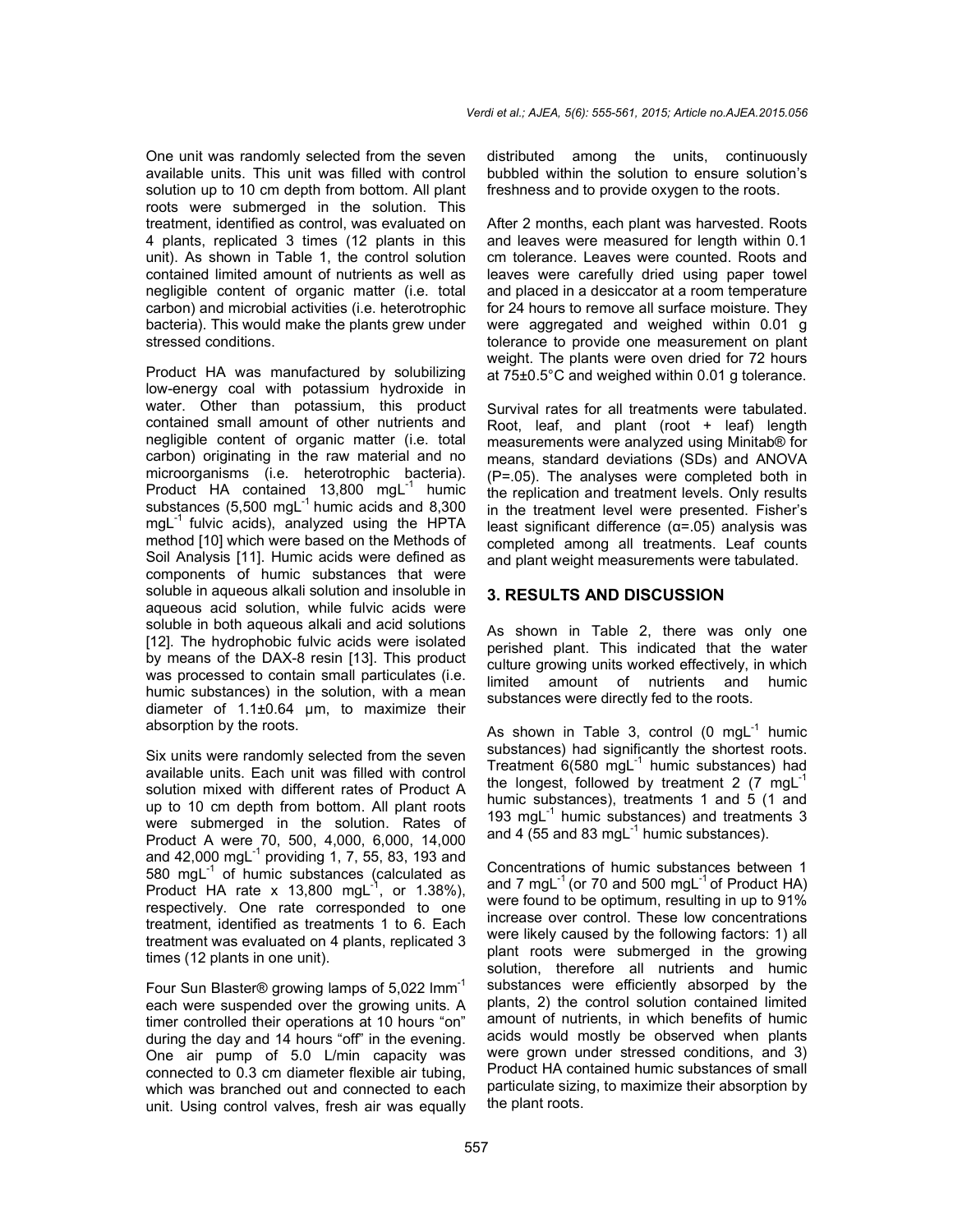| <b>Parameter</b>              | <b>Control solution</b>   | <b>Product HA</b>        |
|-------------------------------|---------------------------|--------------------------|
| N                             | 224 mg $L^{-1}$           | 110 mg $L^{-1}$          |
| P                             | 448 mg $L^{-1}$           | 49 mg $L^{-1}$           |
| Κ                             | 288 mg $L^{-1}$           | 7,600 mg $L^{-1}$        |
| S                             | 16 mg $L^{-1}$            | 41 mg $L^{-1}$           |
| Ca                            | 44 mg $L^{-1}$            | 107 mg $L^{-1}$          |
| Mg                            | 12 mg $L^{-1}$            | $7 \text{ mgl}^{-1}$     |
| B                             | $< 1$ mgL <sup>-1</sup>   | $3 \text{ mgl}^{-1}$     |
| Cu                            | $< 1$ mgL <sup>-1</sup>   | $< 1$ mgL <sup>-1</sup>  |
| Fe                            | $<$ 1 mgL <sup>-1</sup>   | $<$ 1 mgL <sup>-1</sup>  |
| Mn                            | $<$ 1 mgL <sup>-1</sup>   | $< 1$ mgL <sup>-1</sup>  |
| Mo                            | $<$ 1 mgL <sup>-1</sup>   | $< 1$ mgL <sup>-1</sup>  |
| Zn                            | $<$ 1 mgL <sup>-1</sup>   | $< 1$ mgL <sup>-1</sup>  |
| CI                            | $6 \text{ mgl}^{-1}$      | 36 mg $L^{-1}$           |
| Heterotrophic bacteria        | 0/100 mL                  | 0/100 mL                 |
| Electrical conductivity       | 421.1mS/cm                | 23.1mS/cm                |
| Total carbon                  | $2$ mgL <sup>-1</sup>     | 4,100 mg $L^{-1}$        |
| Humic acids                   | $< 100$ mgL <sup>-1</sup> | 5,500 mg $L^{-1}$        |
| <b>Fulvic acids</b>           | $< 100$ mgL <sup>-1</sup> | 8,300 mg $L^{-1}$        |
| Humic substances              | $< 100$ mgL <sup>-1</sup> | 13,800 mgL <sup>-1</sup> |
| Particulate diameter, maximum |                           | $2.4 \mu m$              |
| Particulate diameter, mean    |                           | 1.1 $\mu$ m              |
| Particulate diameter, minimum |                           | $0.4 \mu m$              |
| Particulate diameter, o       |                           | $0.64 \mu m$             |
| рH                            | 6.4                       | 10.2                     |

*Notes: N was analyzed using EN 12260 EU standard method; P, K, S, Ca, Mg, B, Cu, Fe, Mn, Mo and Zn using APHA 3120 B-ICP-OES; Cl using APHA 4110 B-IC; heterotrophic plate count bacteria using APHA 9215D-MS; total carbon using APHA 5310 B-instrument; humic acid, fulvic acid and humic acids using HPTA method; particulate diameter using Beckman Coulter LC particle size analyzer*

| Table 2. Plant survival rates and study design |  |
|------------------------------------------------|--|
|------------------------------------------------|--|

| <b>Treatment</b> | <b>Product HA</b> | <b>Humic</b>            | <b>Plants per</b> | <b>Survival</b> |
|------------------|-------------------|-------------------------|-------------------|-----------------|
|                  | $(mgL-1)$         | substances $(mgl^{-1})$ | treatment         | rate $(\%)$     |
| Control          |                   |                         | 12                | 100             |
|                  | 70                |                         | 12                | 100             |
|                  | 500               |                         | 12                | 100             |
| 3                | 4,000             | 55                      | 12                | 100             |
| 4                | 6,000             | 83                      | 12                | 100             |
| 5                | 14,000            | 193                     | 12                | 92              |
|                  | 42,000            | 580                     | 12                | 100             |

While many efforts had been made to compare the efficacy of humic acids versus fulvic acids, the use of Product HA in these experiments provided a different view on how commercial humic products could be labeled. Fulvic acids, in most cases, happened to be smaller in sizing (i.e. having smaller molecular weights) than that of humic acids [14,15]. However, there should be some portions of humic acids (components of humic substances soluble only in aqueous alkali solution) which were small enough in sizing to be absorped by root hairs, which would still contribute to their efficacy.

The results showed that the roots were shorter at higher rates of Product HA. Excessive amount of organic matters (that would also be true in the case of humic substances) could become phytotoxic to plants [16]. Both laboratory and greenhouse experiments confirmed this experiments confirmed this statement, showing reduced plant growth at relatively high concentrations of humic substances [2,6,7]. Interestingly, when the rates were further increased, positive results were observed. Although detailed mechanisms were not investigated, it suggested that this anomaly be caused by nutrients (i.e. potassium) present in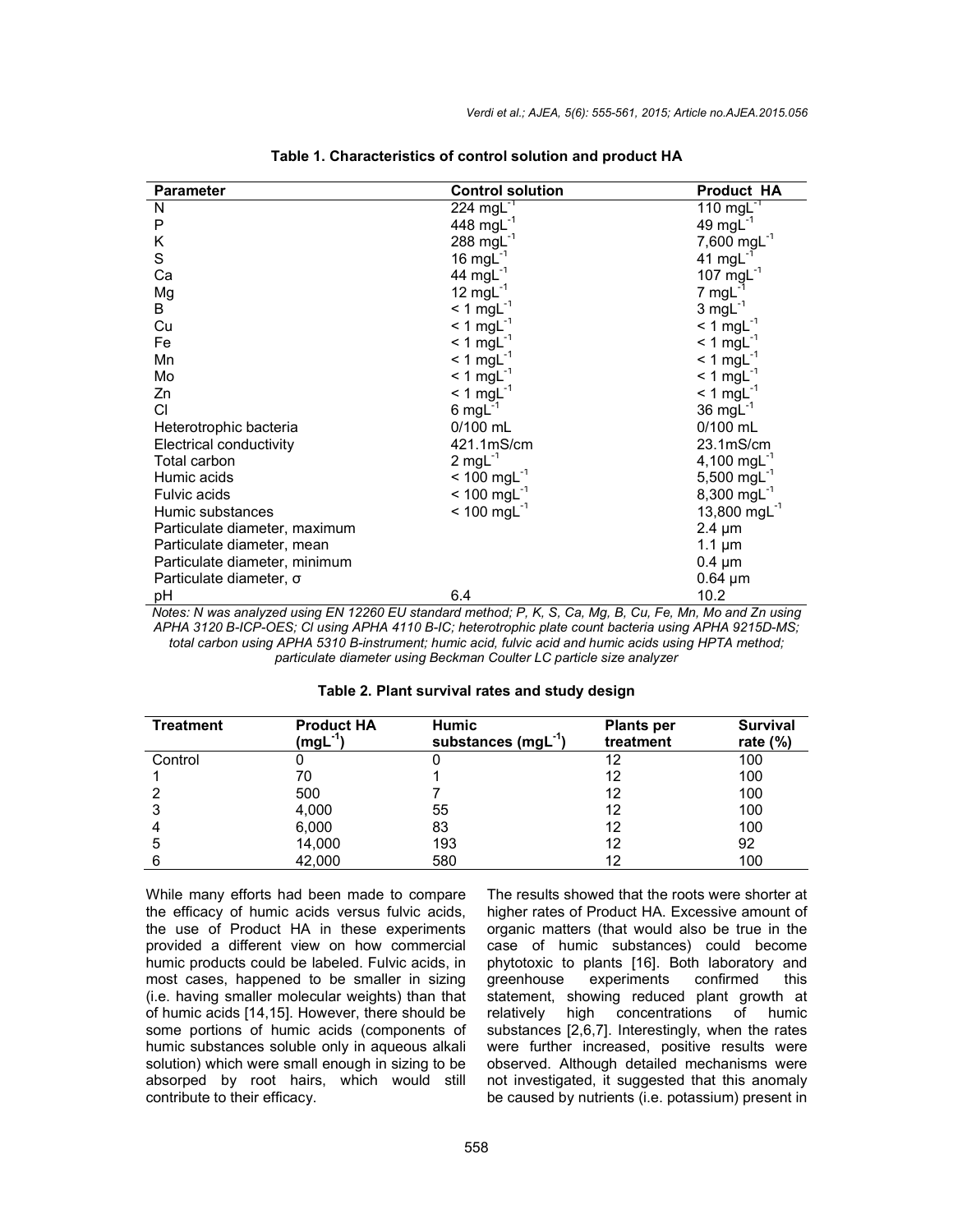the product. At lower rates, its effects were negligible, and therefore the increased (or decreased) of root lengths was attributed to humic substances. At higher rates, the effects of potassium became more and more dominant (see Table 4).

As shown in Table 3, control and treatment 3 (0 and  $55 \text{ mgl}^{-1}$  humic substances) had the shortest leaves. Treatments 1, 2, and 4 (1, 7 and 83 mg $L^{-1}$  humic substances) had slightly longer measurements. All of them, however, were not significantly different. Treatment 5 (193 mg $L^{-1}$ humic substances) resulted in significantly longer leaves, while the longest were recorded for treatment 6 (580 mg $L^{-1}$  humic substances). Although not as obvious as in the case of the roots, the same pattern was also observed here. Optimum concentrations of humic substances were found between 1 and 7 mgL $^{-1}$ , in which up to 13% increase was observed over control. The length decreased at higher rates of Product HA,

then increased at much higher rates as in the case of the roots. These findings showed that direct benefits of humic substances were more clearly observed on the root structure.

As shown in Table 3, control (0 mg $L^{-1}$  humic substances) had significantly the shortest plants (roots + leaves), followed by treatment 3 (55  $mgL^{-1}$  humic substances). Treatments 1, 4, and 5  $(1, 83,$  and 193 mg $L^{-1}$  humic substances) resulted in significantly longer plants, followed by treatment  $2 \times 7$  mgL<sup>-1</sup> humic substances). Treatment  $6(580 \text{ mgL}^{-1}$  humic substances) resulted in the longest plants. The pattern was the same as that of the roots, in which up to 50% growth increase was observed at concentrations of humic substances between 1 and 7 mgL $^{-1}$ .

Leaf counts as shown in Table 5 also showed the same pattern. The best result was found between 1 and 7 mgL<sup>-1</sup> humic substances, resulting in up to 27% more counts than control.

| <b>Treatment</b> | Root (cm)          |           |              | Leaf (cm)         |           | Plant (cm)   |                    |           |              |
|------------------|--------------------|-----------|--------------|-------------------|-----------|--------------|--------------------|-----------|--------------|
|                  | Mean               | <b>SD</b> | <b>ANOVA</b> | Mean              | <b>SD</b> | <b>ANOVA</b> | Mean               | <b>SD</b> | <b>ANOVA</b> |
| Control          | 8.8d               | 3.53      | $6.46 -$     | 9.6 <sub>c</sub>  | 1.75      | $8.33 -$     | 18.4d              | 4.99      | 15.09-       |
|                  |                    |           | 11.03        |                   |           | 10.93        |                    |           | 21.74        |
| 1                | 15.2 <sub>bc</sub> | 4.55      | $12.91 -$    | 10.7c             | 1.79      | $9.41 -$     | 25.9 <sub>bc</sub> | 6.08      | $22.62 -$    |
|                  |                    |           | 17.56        |                   |           | 12.01        |                    |           | 29.28        |
| 2                | 16.8b              | 4.28      | 14.50-       | 10.8 <sub>c</sub> | 1.65      | $9.28 -$     | 27.6b              | 5.67      | $24.08 -$    |
|                  |                    |           | 19.15        |                   |           | 11.88        |                    |           | 30.74        |
| 3                | 12.7c              | 4.81      | $10.42 -$    | 9.5c              | 2.89      | $8.18 -$     | 22.2cd             | 7.07      | 18.89-       |
|                  |                    |           | 15.06        |                   |           | 10.78        |                    |           | 25.55        |
| 4                | 12.8c              | 3.96      | $10.53 -$    | 10.6 <sub>c</sub> | 2.53      | $9.31 -$     | 23.4 <sub>bc</sub> | 6.01      | $20.12 -$    |
|                  |                    |           | 15.17        |                   |           | 11.90        |                    |           | 26.78        |
| 5                | 13.8 <sub>bc</sub> | 3.78      | $11.44 -$    | 12.9b             | 2.89      | 11.56-       | 26.7bc             | 5.85      | 23.29-       |
|                  |                    |           | 16.08        |                   |           | 14.17        |                    |           | 29.95        |
| 6                | 21.7a              | 4.52      | 19.33-       | 17.0a             | 1.89      | $15.74 -$    | 38.7a              | 4.53      | $35.36 -$    |
|                  |                    |           | 23.98        |                   |           | 18.34        |                    |           | 21.74        |

**Table 3. Length measurements**

**Table 4. Estimated addition of nutrients in control solution**

| <b>Treatment</b> | <b>Estimated addition of potassium</b><br>$(mgL-1)$ | <b>Estimated increase of</b><br>NPK nutrients (%) |  |  |
|------------------|-----------------------------------------------------|---------------------------------------------------|--|--|
| Control          |                                                     |                                                   |  |  |
|                  |                                                     |                                                   |  |  |
|                  |                                                     |                                                   |  |  |
|                  | 30                                                  |                                                   |  |  |
|                  | 46                                                  | 5                                                 |  |  |
| 5                | 106                                                 |                                                   |  |  |
|                  | 319                                                 | 33                                                |  |  |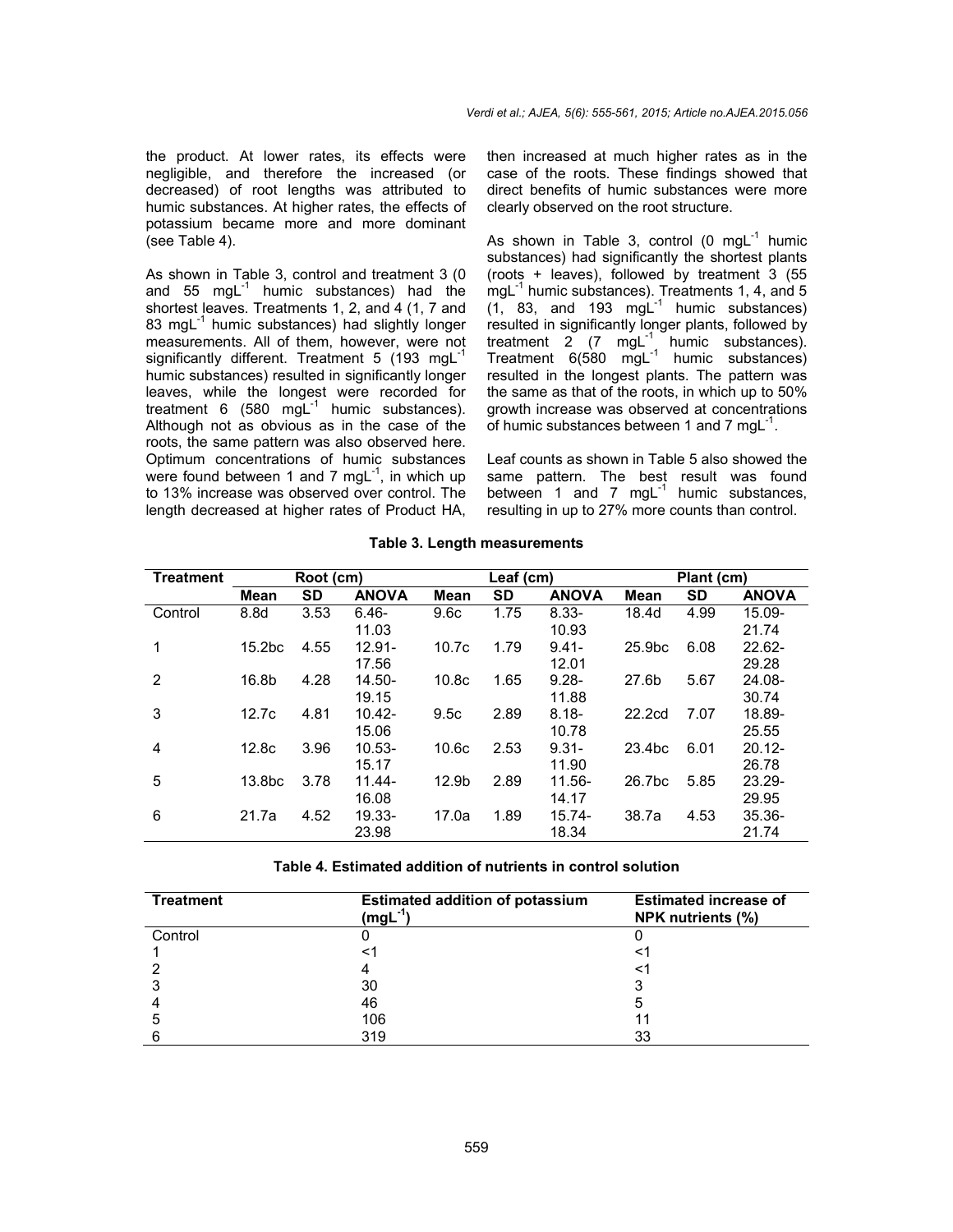| <b>Treatment</b> | Leaf counts | Plant fresh weight (g) | <b>Plant dried</b><br>weight (g) |
|------------------|-------------|------------------------|----------------------------------|
| Control          | 77          | 22.34                  | 1.49                             |
|                  | 74          | 25.19                  | 1.87                             |
| 2                | 98          | 36.21                  | 1.89                             |
| 3                | 74          | 25.08                  | 1.71                             |
|                  | 87          | 32.20                  | 2.00                             |
| 5                | 103         | 60.54                  | 3.69                             |
| 6                | 108         | 85.49                  | 5.44                             |

**Table 5. Leaf counts and plant weight measurements**

Based on the plant weight measurements (also shown in Table 5), between 1 and  $7 \text{ mgl}^{-1}$  humic substances were found to be optimum. At these rates, up to 62% fresh weight (or up to 27% dried weight) increases over control were observed. Better results were recorded at much higher rates of Product HA, in which the presence of potassium in the growing solution became more dominant.

#### **4. CONCLUSION**

These experiments demonstrated the efficacy of humic substances at low concentrations on the growth of lettuce (*Lactuca sativa* L.). The plants were grown in deep water growing units containing limited amount of nutrients. Their growth was significantly enhanced with the addition of humic substances at low rates between 1 and 7 mgL $^{-1}$ . This finding was criticalin a context of sustainable horticulture, in which maximum yields from minimum input would be desired.

#### **ACKNOWLEDGEMENTS**

National Research Council of Canada (Industrial Research Assistant Program) and Canada Revenue Agency (Scientific Research & Experimental Development) provided financial supports to this project.

#### **COMPETING INTERESTS**

Authors have declared that no competing interests exist.

#### **REFERENCES**

- 1. O'Donnell RW. The auxin-like effects of humic preparations from leonardite. Soil Science. 1973;116(2):106-112.
- 2. Rauthan BS, Schnitzer M. Effects of a soil fulvic acid on the growth and nutrient

content of cucumber (*Cucumis satimus*) plants. Plant and Soil. 1981;63:491-495.

- 3. Reynolds AG, Wardle DA, Drought B, Cantwell R. Gro-mate soil amendment improves growth of green house-grown chardonnay grapevines. Hort Science. 1995; 30(3):53-542
- 4. Hartwigsen JA, Evans MR. Humic acid seed and substrate treatments promote seedling root development. Hort Science. 2000;35(7):1231-1233.
- 5. Evans MR, Li G. Effect of humic acids on growth of annual ornamental seedling plugs. Hort Technology. 2003;13(4):661- 665.
- 6. Dudley JB, Pertuit AJ, Toler JE. Leonardite influences zinnia and marigold growth. Hort Science. 2004;39(2):251-255.
- 7. Asik BB, Turan MA, Celik H, Katkat AV. Effects of humic substances on plant growth and mineral nutrients uptake of wheat (triticum durum cv. salihli) under conditions of salinity. Asian Journal of Crop Science. 2009;1(2):87-95.
- 8. Shafeek MR, Helmy, YI, Nadia MO, Rizk FA. Effect of foliar fertilizers with nutritional compound and humic acid on growth and yield of broad bean plants under sandy soil conditions. Journal of Applied Science Research. 2013;9(6):3674-3680.
- 9. Chen Y, Aviad T. Effects of humic substances on plant growth. In Humic Substances in Soil and Crop Sciences: Selected Readings. MacCarthy P, Clap CE, Malcolm RL, Bloom PR (Eds). Soil Science Society of America, Madison, WI. 1990;161-186.
- 10. Lamar RT, Olk DC, Mayhew L, Bloom PR.A new standardized method for quantification of humic and fulvic acids in humic ores and commercial products*.* Journal of AOAC International. 2014;97(3):721-730.
- 11. Swift RS. Organic matter characterization. In Methods of Soil Analysis, Part 3: